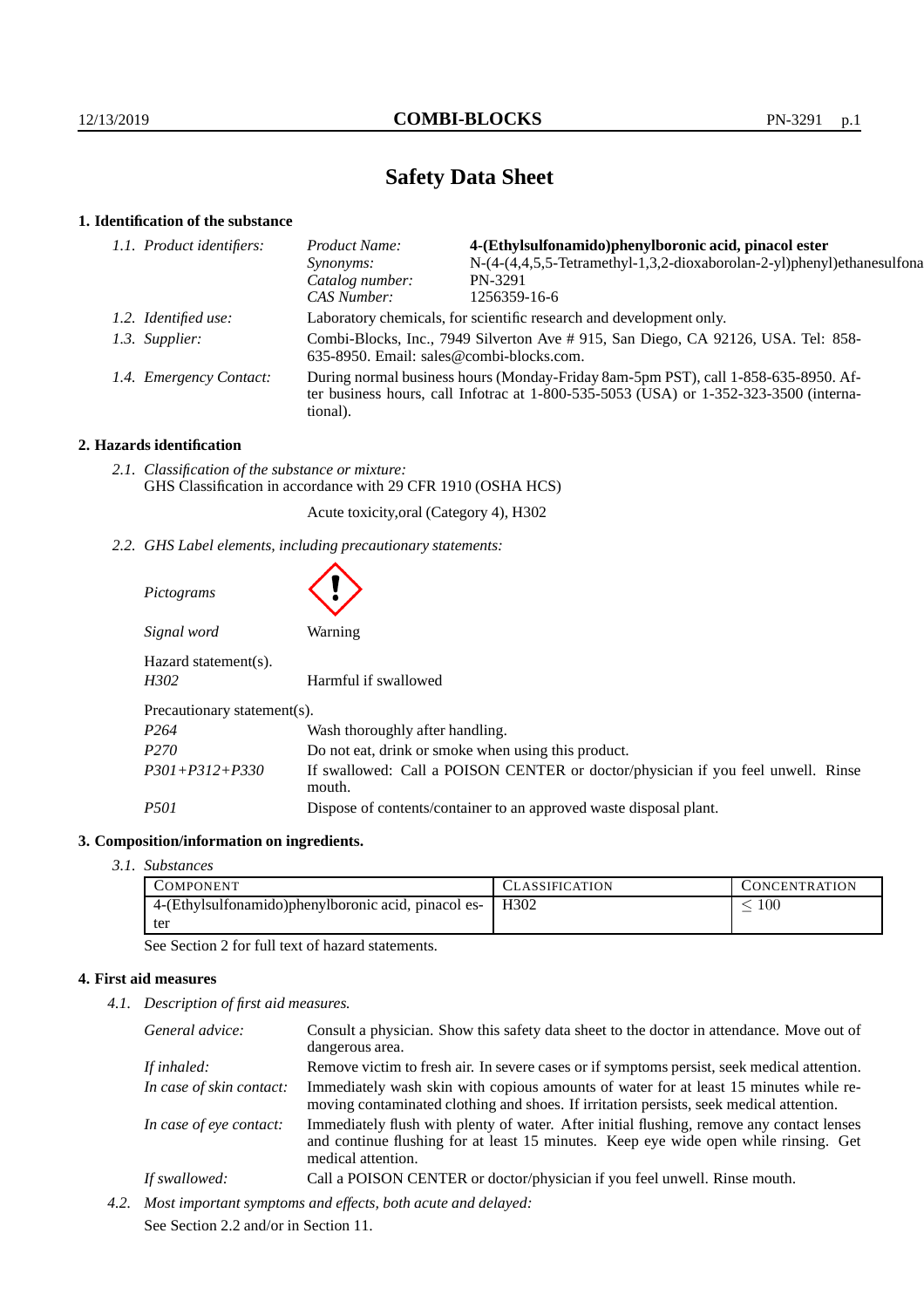*4.3. Indication of any immediate medical attention and special treatment needed:* No data.

# **5. Fire fighting measures**

- *5.1. Extinguishing media:* Use dry sand, dry chemical or alcohol-resistant foam for extinction.
- *5.2. Special hazards arising from the substance or mixture:* Carbon monoxide, nitrogen oxides, sulfur oxides.
- *5.3. Advice for firefighters:* Wear self-contained breathing apparatus for firefighting if necessary.
- *5.4. Further information:* No data available.

# **6. Accidental release measures**

- *6.1. Personal precautions, protective equipment and emergency procedures:* Ensure adequate ventilation. Use personal protective equipment.
- *6.2. Environmental precautions:* Should not be released into the environment. See Section 12 for additional ecological information.
- *6.3. Methods and materials for containment and cleaning up:* Sweep up or vacuum up spillage and collect in suitable container for disposal.
- *6.4. Reference to other sections:* Refer to protective measures listed in Sections 8 and 13.

#### **7. Handling and storage**

- *7.1. Precautions for safe handling:* Avoid contact with skin and eyes. Avoid inhalation of vapour or mist. Keep away from sources of ignition - No smoking. Take measures to prevent the build up of electrostatic charge. For precautions see section 2.2.
- *7.2. Conditions for safe storage, including any incompatibilities:* Keep container tightly closed in a dry and well-ventilated place. Containers which are opened must be carefully resealed and kept upright to prevent leakage.
- *7.3. Specific end use(s):* Laboratory chemicals, for scientific research and development only.

#### **8. Exposure Controls / Personal protection**

*8.1. Control parameters:*

*Components with workplace control parameters:* Contains no substances with occupational exposure limit values. *8.2. Exposure controls:*

*Appropriate engineering controls:* Ensure that eyewash stations and safety showers are close to the workstation location. Ensure adequate ventilation, especially in confined areas.

*Personal protective equipment:*

| Eye/face protection:    | Wear appropriate protective eyeglasses or chemical safety goggles as described by OSHA's<br>eye and face protection regulations in 29 CFR 1910.133 or European Standard EN166.                                                                                                                                         |  |  |
|-------------------------|------------------------------------------------------------------------------------------------------------------------------------------------------------------------------------------------------------------------------------------------------------------------------------------------------------------------|--|--|
| Skin protection:        | Handle with gloves. Gloves must be inspected prior to use. Use proper glove removal<br>technique (without touching glove's outer surface) to avoid skin contact with this product.<br>Dispose of contaminated gloves after use in accordance with applicable laws and good<br>laboratory practices. Wash and dry hands |  |  |
| <b>Body Protection:</b> | Complete suit protecting against chemicals, Flame retardant antistatic protective clothing.<br>The type of protective equipment must be selected according to the concentration and<br>amount of the dangerous substance at the specific workplace.                                                                    |  |  |
| Respiratory protection: | No protective equipment is needed under normal use conditions.                                                                                                                                                                                                                                                         |  |  |
|                         | Control of environmental exposure: Prevent further leakage or spillage if safe to do so. Do not let product enter<br>drains.                                                                                                                                                                                           |  |  |

#### **9. Physical and chemical properties**

*9.1. Information on basic physical and chemical properties*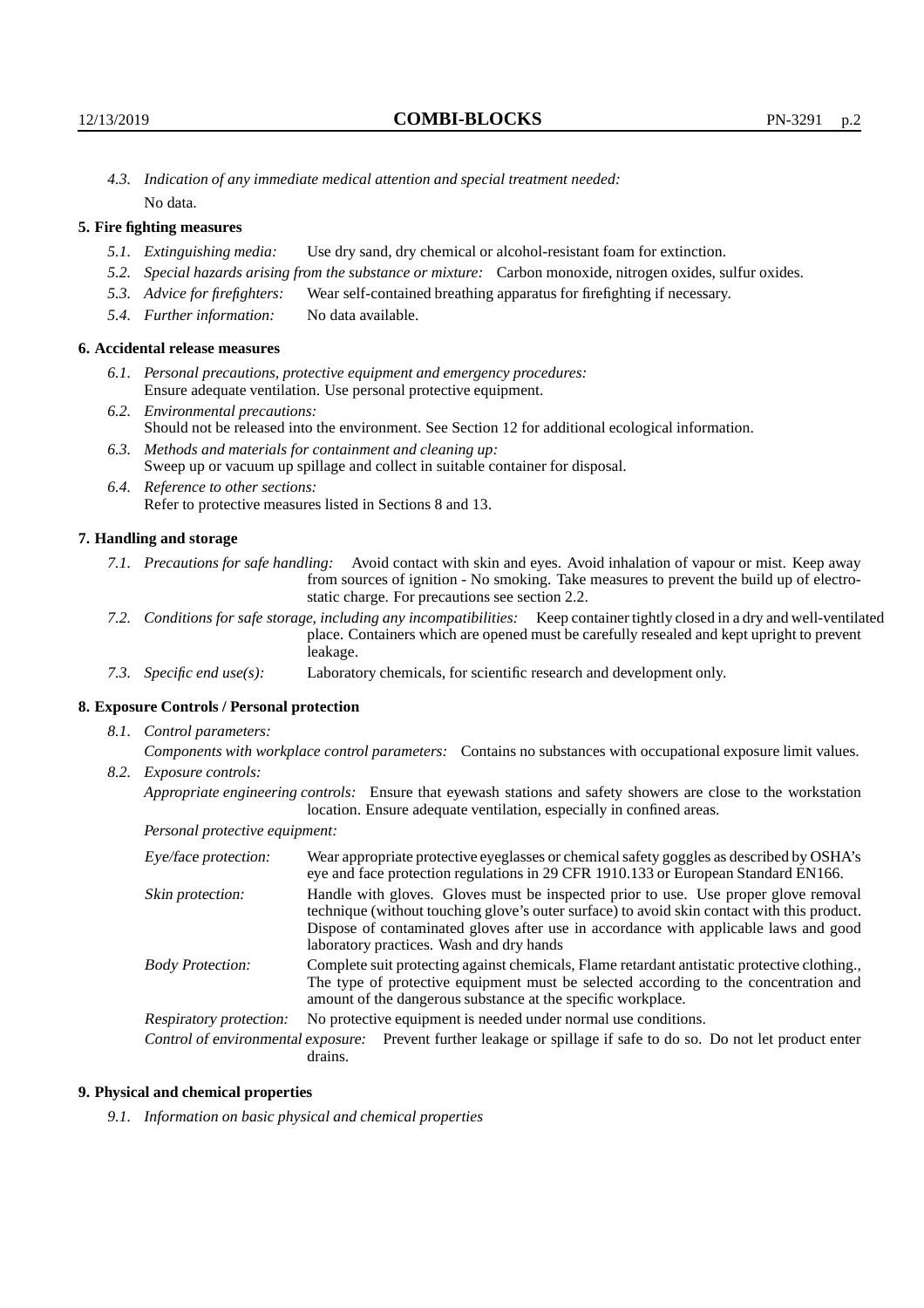| (a)                        | Appearance:                                   | Solid          |
|----------------------------|-----------------------------------------------|----------------|
| (b)                        | Odour:                                        | No data        |
| (c)                        | Odour Threshold:                              | No data        |
| (d)                        | pH:                                           | No data        |
| (e)                        | Melting point/freezing point:                 | $150 - 160$ °C |
| (f)                        | Initial boiling point and boiling range:      | No data        |
| (g)                        | Flash point:                                  | No data        |
| (h)                        | Evaporatoin rate:                             | No data        |
| (i)                        | Flammability (solid, gas):                    | No data        |
| (j)                        | Upper/lower flammability or explosive limits: | No data        |
| $\rm(k)$                   | Vapour pressure:                              | No data        |
| $\left( \mathrm{l}\right)$ | Vapour density:                               | No data        |
| (m)                        | Relative density:                             | No data        |
| (n)                        | Water solubility:                             | No data        |
| (0)                        | Partition coefficient: n-octanol/water:       | No data        |
| (p)                        | Auto-ignition:                                | No data        |
| (q)                        | Decomposition temperature:                    | No data        |
| (r)                        | Viscosity:                                    | No data        |
| (s)                        | Explosive properties:                         | No data        |
| (t)                        | Oxidizing properties:                         | No data        |
|                            |                                               |                |

*9.2. Other safety information:*

| Formula          | $C_{14}H_{22}BNO_4S$ |
|------------------|----------------------|
| Molecular weight | 311.2                |
| CAS Number       | 1256359-16-6         |

#### **10. Stability and reactivity**

| 10.1. Reactivity | No data |
|------------------|---------|
|                  |         |

*10.2. Chemical stability* Stable under recommended storage conditions.

- *10.3. Possibility of hazardous reactions* No data
- *10.4. Conditions to avoid*
- *10.5. Incompatible material* No data.
- *10.6. Hazardous decomposition products:*

Hazardous decomposition products formed under fire conditions: Carbon monoxide, nitrogen oxides, sulfur oxides. Other decomposition products: No data In the event of fire: See Section 5.

## **11. Toxicological information**

*11.1 Information on toxicological effects*

| Acute toxicity:                                            | Harmful if swallowed.                                                                                                                           |
|------------------------------------------------------------|-------------------------------------------------------------------------------------------------------------------------------------------------|
| Skin irritation/corrosion:                                 | No data available.                                                                                                                              |
| Eye damage/irritation:                                     | No data available.                                                                                                                              |
| Respiratory or skin sensitization:                         | No data available.                                                                                                                              |
| Germ cell mutagenicity:                                    | No data available.                                                                                                                              |
| Carcinogenicity:                                           | No data available.                                                                                                                              |
| Reproductive toxicity:                                     | No data available.                                                                                                                              |
|                                                            | Specific target organ system toxicity - single exposure: No data available.                                                                     |
| Specific target organ system toxicity - repeated exposure: | No data available.                                                                                                                              |
| Aspiration hazard:                                         | No data available.                                                                                                                              |
| Additional information:                                    | To the best of our knowledge, the chemical, physical and toxicological proper-<br>ties of this substance have not been thoroughly investigated. |

# **12. Ecological information**

| 12.1. Toxicity                      | No data available. |
|-------------------------------------|--------------------|
| 12.2. Persistence and degradability | No data available. |